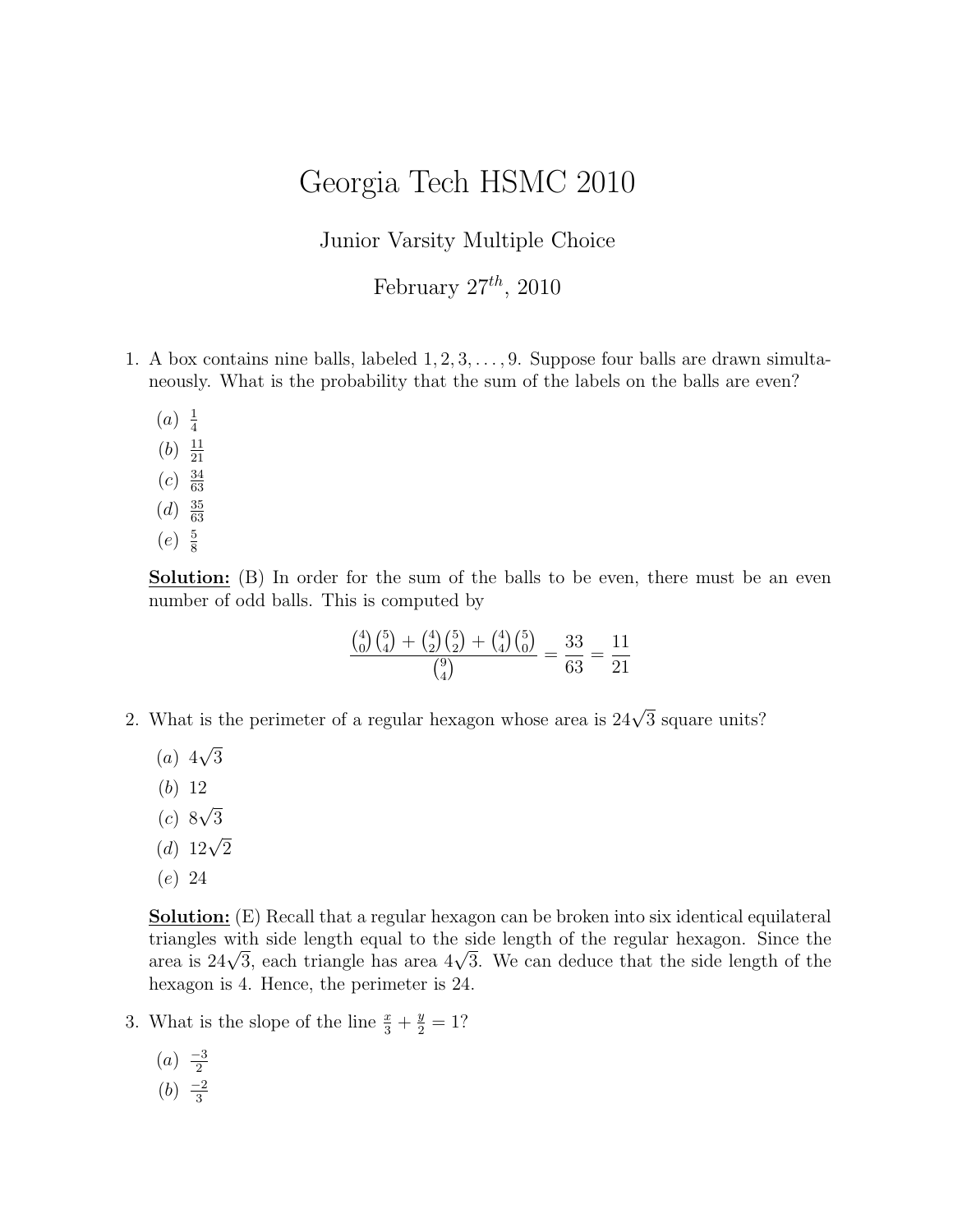- $(c) \frac{1}{3}$ 3
- $(d) \frac{2}{3}$ 3
- $(e) \frac{3}{2}$ 2

**Solution:** (B) Rewriting this expression, we get  $y = \frac{-2}{3}$  $\frac{-2}{3}x + 2$ . Thus, the slope is  $\frac{-2}{3}$ .

- 4. A man walks one mile east, then one mile northeast, then another mile east. Find the distance, in miles, between the man's initial and final positions.
	- (a) 2 √ 2
	- (b)  $-\sqrt{3 + 2\sqrt{2}}$
	- $(c)$  $\sqrt{5 + 2\sqrt{2}}$  $\mathbf{v}_{\alpha}$
	- (d) 15
	- (e)  $\sqrt{11 + \sqrt{2}}$

**Solution:** (C) The man is  $2 +$  $\frac{\sqrt{2}}{2}$  miles east of his original position and  $\frac{\sqrt{2}}{2}$  miles north of his original position. By the Pythagorean theorem, the distance between the man's of his original position. By the Pythago<br>initial and final positions is  $\sqrt{5 + 2\sqrt{2}}$ .

- 5. What is the largest possible volume of a rectangular box whose diagonal length is 18?
	- $(a) 64^2$
	- $(b) 96^{3/2}$
	- $(c) 108^{3/2}$
	- $(d)$  120<sup>2/3</sup>
	- (e) 1600

**Solution:** (C) If the diagonal length of the box is 18, then if  $a, b, c$  are the side lengths **Solution:** (C) If the diagonal length of the box is 18, then if a, b, c are the side lengths of the box, it must be that  $\sqrt{a^2 + b^2 + c^2} = 18$ . Thus  $a^2 + b^2 + c^2 = 324$ . By the AM-GM inequality it follows that  $\sqrt[3]{a^2b^$ 

- 6. For how many integers x does a triangle with side lengths 12, 25 and x have all its angles acute?
	- $(a)$  5
	- (b) 6
	- $(c)$  7
	- $(d)$  8
	- (e) 9

Solution: (B) Notice that in order for the angle opposite the side of length 25 to be acute,  $12^2 + x^2 > 25^2$ . This is satisfied for  $x > 21$ . In order for the angle opposite side length x to be acute,  $12^2 + 25^2 > x^2$ . This means that  $x < 28$ . This gives six possibilities for integral values of x.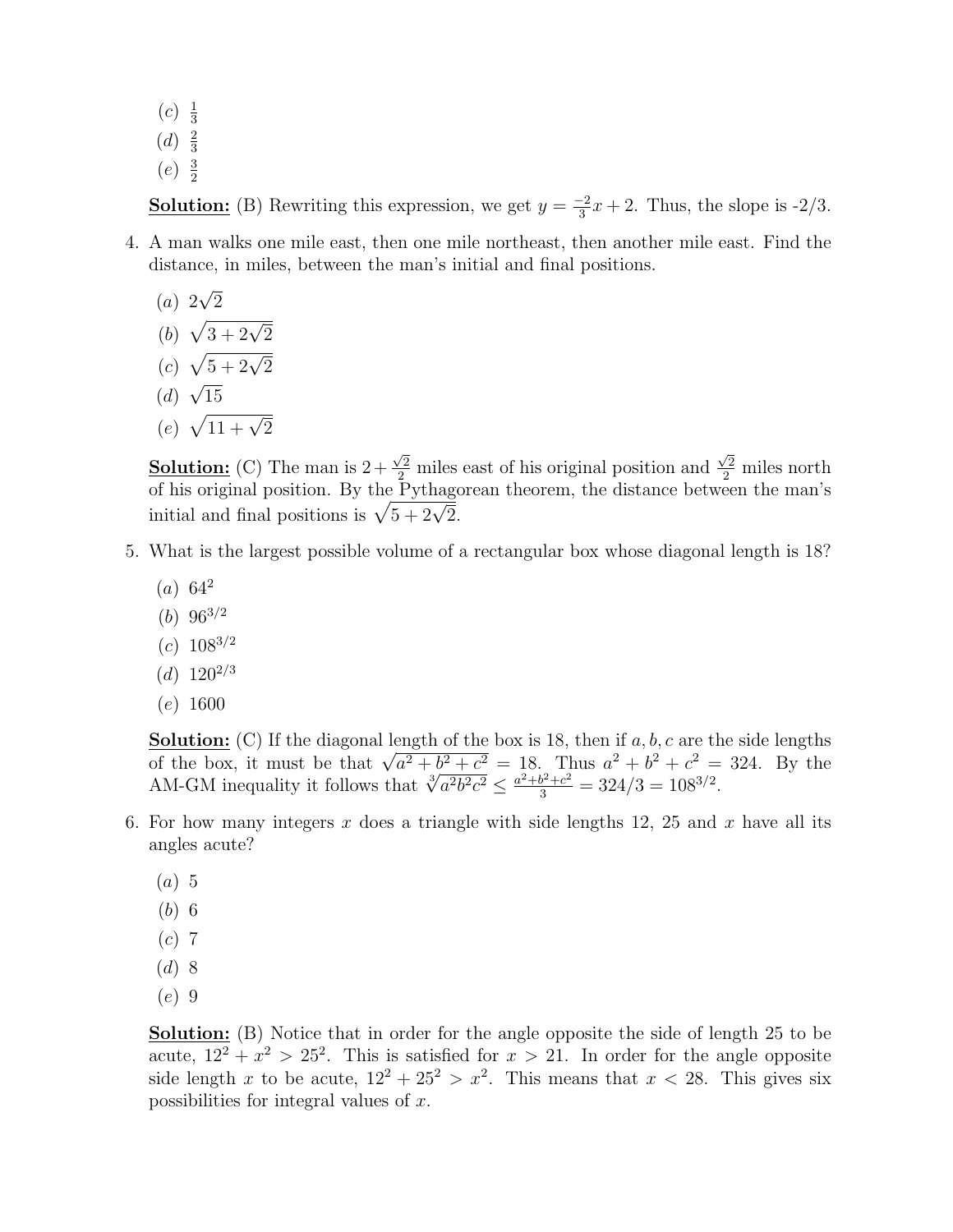- 7. Suppose that L is a list of positive integers, not necessarily distinct, and that the number 80 is present. The average of this set is 66. When 80 is removed, the average drops to 65. What is the largest possible number in  $L$ ?
	- $(a) 140$
	- (b) 460
	- (c) 844
	- $(d)$  897
	- (e) 910

**Solution:** (D) The smallest possible numbers in  $L$  are 1, so a set with a largest possible member will have all one's, except for the number 80 and that largest number. Let  $x$ be the number of terms in set L. Then  $66x = 65(x-1) + 80$ . This gives  $x = 15$ , so |L|  $= 15$ . Now, the sum of all the numbers is  $15(66) = 990$ . Subtracting 80 and thirteen 1's leaves 897, the largest possible value of an element in L.

- 8. What is  $1001<sub>2</sub> \times 1343<sub>5</sub>$  in base 10? (Here the subscripts below 1001 and 1343 indicate their respective bases.)
	- $(a) 2006$
	- (b) 2007
	- $(c)$  2008
	- $(d)$  2009
	- (e) 2010

**Solution:** (B) Here  $1001_2 = 9_{10}$  and  $1343_5 = 223_{10}$ . The product of these numbers is 2007.

- 9. Brian just won the lottery and received an award of "50,000 yolts a year for life". Unfortunately, inflationary pressures in Brian's country means that the buying power of his 50,000 yolts decreases by ten percent each year. Brian can take either the 50,000 yolts a year for life, or a lump sum payment of  $x$  yolts today. How large would the lump sum payment have to be such that both offers would have the same net present value? (That is, so that Brian would be able to generate the same amount of money per year from an initial investment of  $x$  assuming he can earn interest at the bank at the rate of inflation.)
	- $(a) 500,000$
	- (b) 550,000
	- $(c)$  600,000
	- $(d)$  1,000,000
	- $(e)$  1,200,000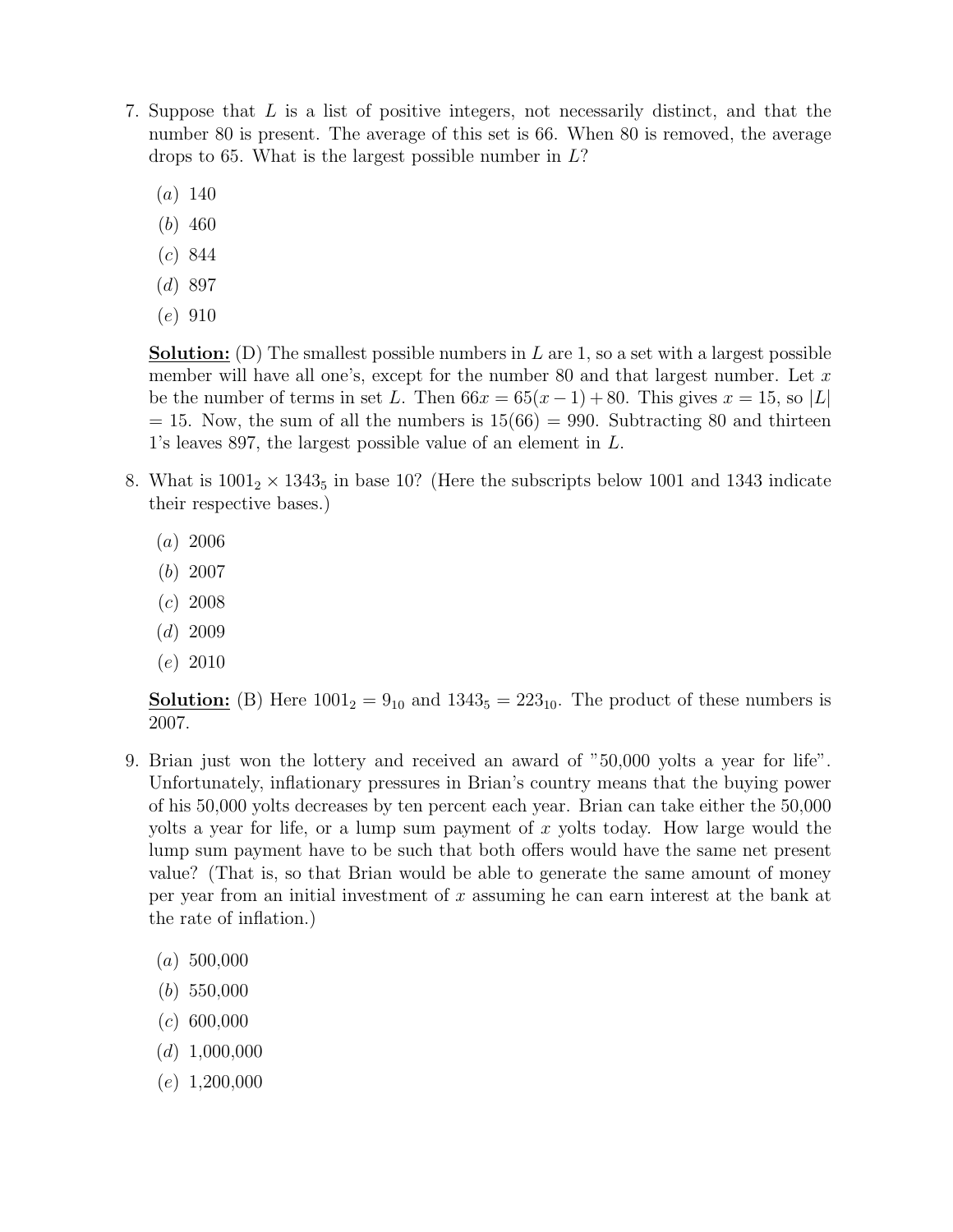**Solution:** (A) Brian's buying power can be described by the geometric series,

 $50,000(1+.9+.9<sup>2</sup>+.9<sup>3</sup>+...)=50,000(10)=500,000$ 

- 10. My favorite store was having a sale on shoes. The pair I wanted cost \$70.00, but was discounted by 30 percent. There was 10 percent sales tax, taken after the discount. How much did I pay for my shoes?
	- $(a)$  \$49.00
	- (b) \$52.50
	- $(c)$  \$53.90
	- $(d)$  \$56.30
	- (e) \$57.60

Solution: (C) After the discount, the shoes cost \$49.00. An additional \$4.90 in tax, brings to total to \$53.90.

- 11. Two sides of an isosceles triangle are 18 and 41. Compute the area of the triangle.
	- (a) 320
	- (b) 360
	- $(c)$  400
	- $(d)$  420
	- (e) 440

**Solution:** (B) This triangle can be bisected into two 9-40-41 right triangles. Each has area 180. Thus the total area is 360.

- 12. When multiplied out,  $15! = 130767A368000$ . Compute the missing A.
	- (a) 2
	- (b) 4
	- $(c)$  6
	- (d) 8
	- (e) 0

Solution: (B) Notice that this number is divisible by nine, so the sum of its digits must be divisible by nine. The sum of all the other digits is 41, thus  $A = 4$ .

- 13. What is one fifth of one half of one quarter of 40?
	- $(a) 1/2$
	- (b) 1
	- (c) 2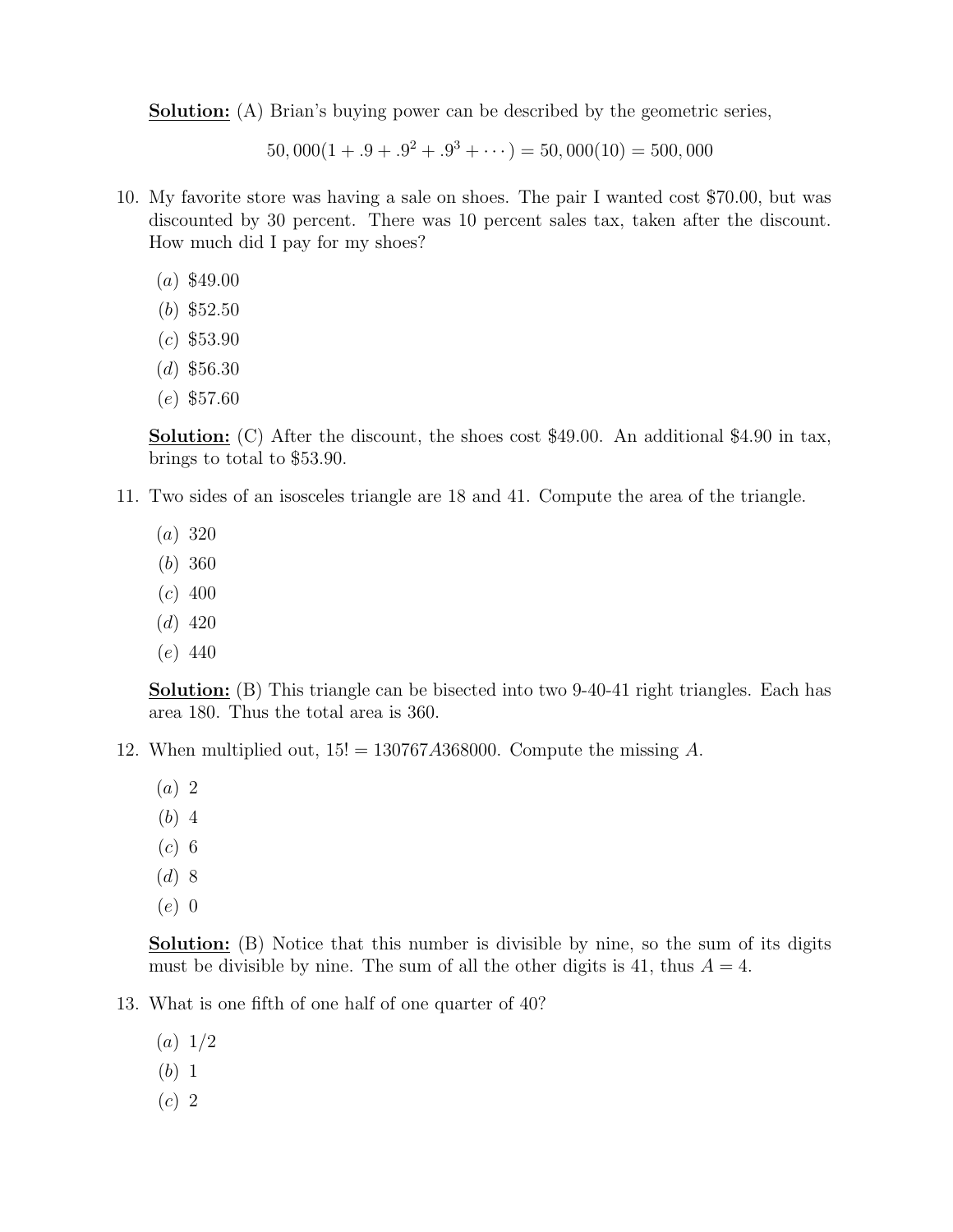- $(d)$  3
- (e) 4

**Solution:** (B)  $40(.2)(.25)(.5) = 1$ .

14. How many ways can three board members be elected from a class of 15 students?

- $(a) 3^3$
- (b) 450
- $(c)$  455
- $(d)$  700
- (e) 840

**Solution:** (C) There are  $\binom{15}{3}$ 3 ¢ possibilities. This is equal to 455.

- 15. Suppose that  $a_1 + a_2 + \cdots + a_{90}$  is an arithmetic progression with common difference 1 whose sum is 173. What is  $a_2 + a_4 + \cdots + a_{90}$ ?
	- $(a)$  45
	- (b) 64
	- $(c) 99$
	- $(d)$  109
	- (e) 128

**Solution:** (D) Let  $S_e$  be the sum of the even terms and let  $S_o$  be the sum of the odd terms. Notice that  $S_e + S_o = 173$  and  $2S_0 + 45 = 173$ . Thus,  $S_o = 69$  and  $S_e = 64 + 45 = 109.$ 

- 16. A point in the plane, both of whose rectangular coordinates are integers with absolute value less than or equal to four, is chosen at random, with all such points have an equal probability of being chosen. What is the probability that the distance from the point to the origin is at most two units?
	- $(a) \frac{13}{81}$ 81
	- $(b) \frac{15}{81}$
	- 81  $(c) \frac{13}{64}$
	- 64
	- $(d) \frac{4\pi}{81}$ 81
	- $(e)$   $\frac{51}{64}$ 64

**Solution:** (A) Notice that there are 13 lattice points that satisfy this property out of the possible  $9 \cdot 9 = 81$  lattice points.

17. How many license plates consist of one number followed by two letters followed by four numbers?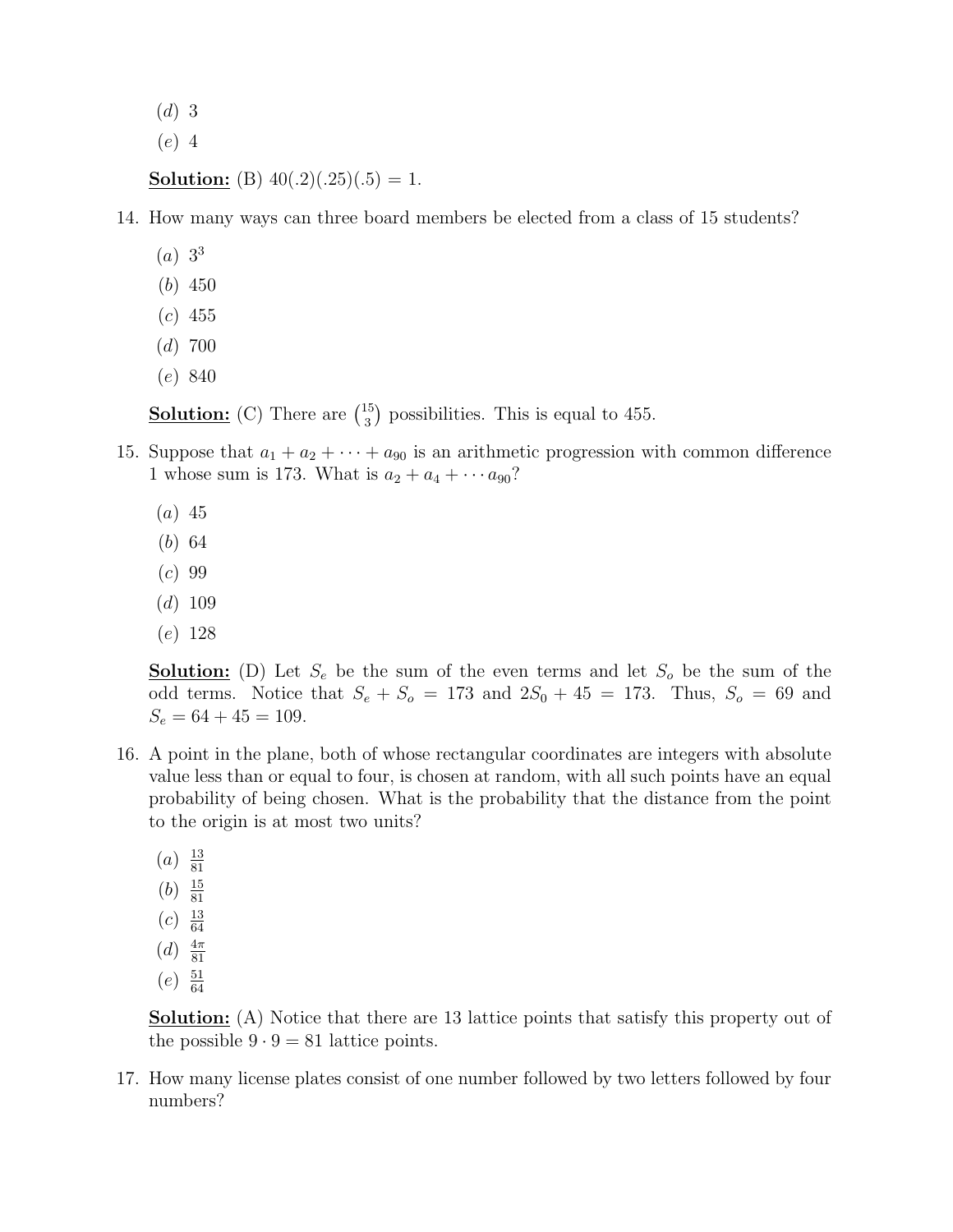$(a) 10^7$  $(b) 10^5 26^2$  $(c)$  $\frac{1}{26}$ 2  $(10)$ 5 ¢  $(d)$  26!10!  $(e) 2^{21}$ 

**Solution:** (B) There are ten choices for each number and 26 choices for each letter. These choices are independent so we multiply them, giving choice B.

- 18. Find the ratio between the area of a square inscribed in a circle and an equilateral triangle circumscribed about the same circle.
	- $(a) \frac{2\sqrt{3}}{18}$ 18 (b)  $\frac{2\sqrt{3}}{9}$ 9  $(c)$  $\sqrt{3}$ 4  $(d) \frac{1}{2}$ 3  $(e) \frac{1}{2}$ 2

**Solution:** (B) Suppose the radius of the circle is r. The side length of the square is  $r\sqrt{2}$ . In addition, the altitude of the equilateral triangle is 3r. Recall that the area of an equilateral triangle with altitude k is  $\frac{k^2\sqrt{3}}{3}$ It itude k is  $\frac{k^2\sqrt{3}}{3}$ . Thus, the area of the square is  $2r^2$  and the area of the triangle is  $3r^2\sqrt{3}$ . This gives a ratio of  $\frac{2\sqrt{3}}{9}$  $\frac{\sqrt{3}}{9}$ .

- 19. How many prime numbers are there under 30?
	- $(a) 10$
	- (b) 11
	- (c) 12
	- $(d)$  13
	- (e) 14

**Solution:** (A) The prime numbers under 30 are 2, 3, 5, 7, 11, 13, 17, 19, 23, 29.

- 20. A positive number x satisfies the inequality  $\sqrt{x}$  < 2x if and only if
	- (a)  $x > 1/4$
	- (*b*)  $x > 2$
	- (c)  $x > 4$
	- (d)  $x < 1/4$
	- (e)  $x < 4$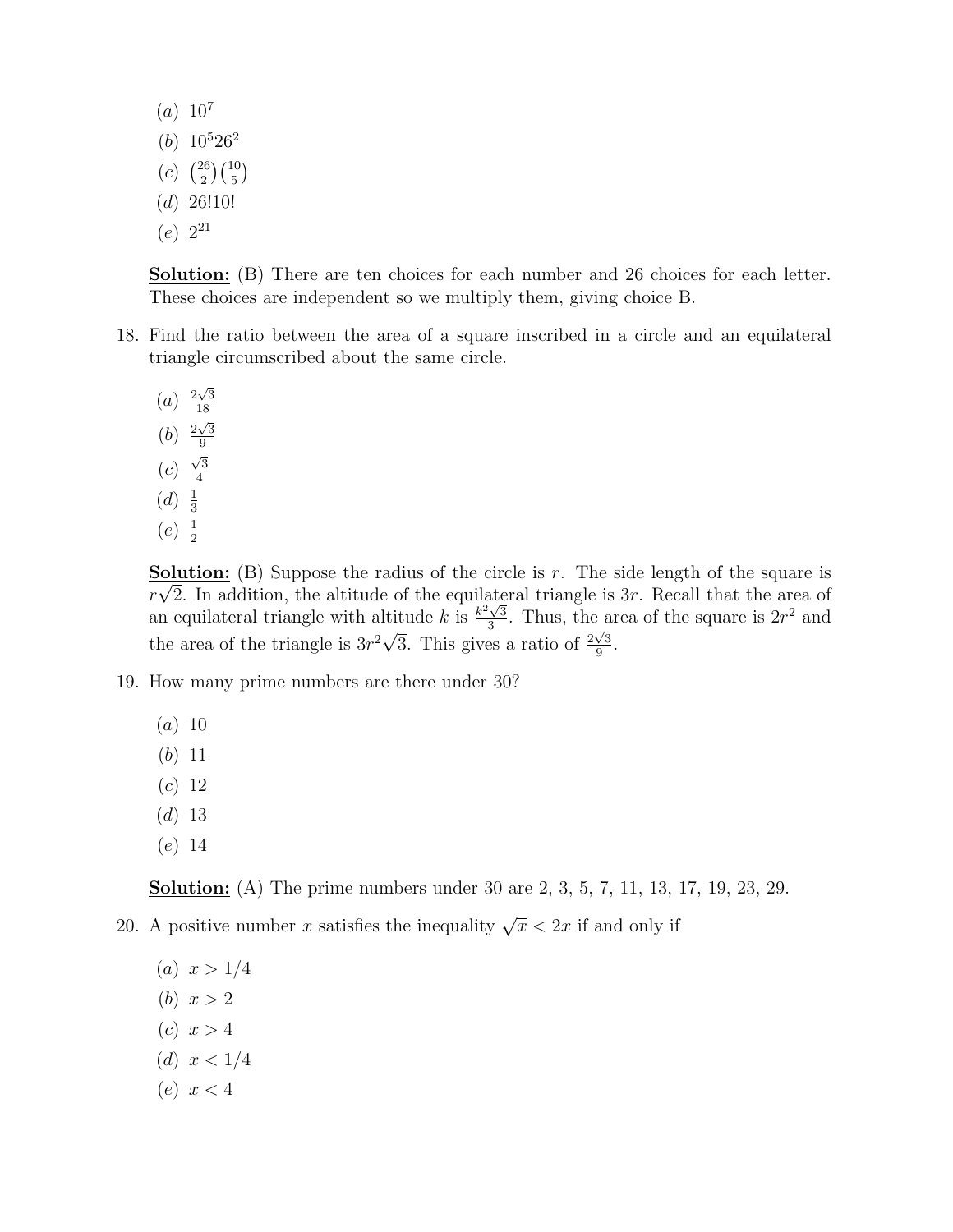**Solution:** (A) Since x is positive  $\sqrt{x}$  < 2x is equivalent to  $x$  < 4x<sup>2</sup>. This simplifies to  $1 < 4x$ . This means the correct answer is choice A.

- 21. Buzz is climbing a flight of ten stairs and with each step can go up either one or two steps. How many different ways can Buzz climb the stairs?
	- $(a) 55$
	- (b) 64
	- $(c) 80$
	- $(d)89$
	- (e) 144

Solution: (D) There is a one-to-one correspondence between fibonacci numbers of length n and the number of ways Buzz can take one or two steps. This can also be viewed as counting the number of ways to tile a 1 by 10 rectangle using 1 by 1 squares and 1 by 2 dominoes. For more information, see the book by Arthur Benjamin and Jennifer Quinn, Proofs That Really Count: The Art of Combinatorial Proofs.

22. Evaluate the following sum:

 $12 + 15 + 18 + \cdots + 1002$ 

- (a) 139659
- (b) 156744
- $(c)$  167817
- $(d)$  189463
- (e) 231006

**Solution:** (C) This is an arithmetic series with first term 12 and common difference 3. So  $1002 = 12+3(n-1)$ , and  $n = 331$ . Thus the sum of the series is  $(331/2)(12+1002) =$ 167817.

23. What is the product of the cube root of 4 times the fourth root of 8?

- $(a) 12^{1/7}$
- (b)  $2 \cdot 12^{1/7}$
- $(c)$  32<sup>3/7</sup>
- (d)  $2 \cdot 2^{5/12}$
- (e) 4

**Solution:** (D) This product is equivalent to  $2^{2/3} \cdot 2^{3/4} = 2^{17/12}$ .